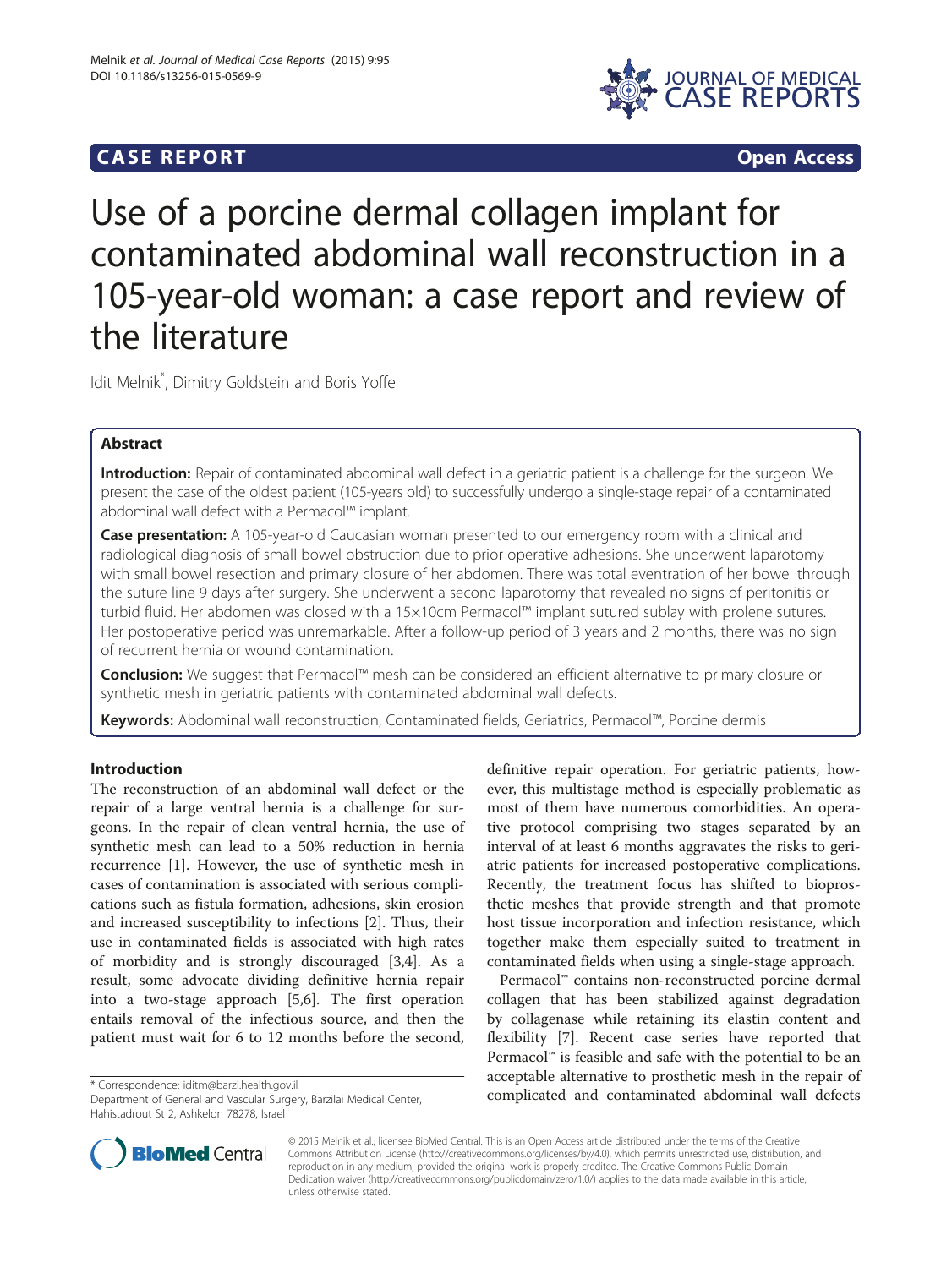[[4,8\]](#page-2-0). We present here our experience using Permacol™ mesh in the reconstruction of the abdominal wall of a 105-year-old patient with a 3-year follow up. To the best of our knowledge, this case is the oldest documented patient to undergo abdominal wall reconstruction with Permacol™ mesh.

#### Case presentation

A 105-year-old Caucasian woman was admitted to our department complaining of diffuse abdominal pain with recurrent vomiting for a day. Her past surgical history included the repair of an incarcerated umbilical hernia 3 weeks prior and an open cholecystectomy 13 years before. Her past medical history included ischemic heart disease, atrial fibrillation with a cardiac pacemaker and hypertension. Despite her age, she was clear-minded, and she managed to fulfill her daily activities in her own home with the help of a nursing assistant. On physical examination her abdomen was distended and tympanic with tenderness in the postoperative scar near her umbilicus. A computed tomography of her abdomen demonstrated small bowel obstruction. A midline laparotomy through the previous scar revealed numerous adhesions of the small bowel. During adhesiolysis, one small bowel loop was opened and a resection with primary anastomosis was created. Her abdominal fascia was closed with polydioxanone loop and her skin was closed with tension nylon sutures.

There was a total eventration of her bowel through the suture line 9 days after surgery. She underwent a second laparotomy that revealed necrosis in the fascia edges. No signs of peritonitis or turbid fluid in peritoneal lavage were observed. Due to the fascial necrosis the field was believed to be contaminated. As a result, fascial edges were resected and instead of using a regular synthetic mesh, we decided to close her abdomen with a 15×10cm Permacol™ implant (Covidien) sutured sublay with prolene sutures. Her abdominal skin was closed with several single nylon sutures, leaving an interval of a few centimeters between one suture and the next, due to contamination. After the second surgery, the postoperative period was devoid of complications. As part of the conservative treatment approach, she was gradually returned to oral nutrition that was accompanied by normal bowel movements. Her abdominal skin was closed with close nylon sutures 7 days after the second surgery, and she reported feeling well, with no fever. Her abdomen was soft and non-tender without any signs of surgical site infection. Discharged later that day, she returned to her house as clear-minded and functional as she was prior to her admission to hospital.

During a follow-up period of 3 years and 2 months, there was no sign of either recurrent hernia or wound contamination. The patient reported that she felt good,

and she had no complaints of abdominal pain. She died, 3.5 years after surgery, at the age of 108 of cardiac arrest unrelated to the abdominal surgery. For clarification, since the report is retrospective and obviously we cannot call the patient for a follow-up examination, all the data for the follow-up was collected from medical records, as the patient was hospitalized several times due to other reasons, not related to the surgery, and underwent physical examination by a doctor.

#### **Discussion**

Permacol<sup>™</sup> is a porcine-derived acellular dermal sheet composed predominantly of type I collagen (93 to 95%). During the manufacturing process the cellular components are removed and the collagen of the dermis is treated with hexamethylene diisocyanate (HMDI) to increase the degree of cross-linking [[9\]](#page-2-0). The HMDI treatment also promotes neovascularization and tissue ingrowth, thereby creating an environment that favors antibiotic permeation [[10,11](#page-2-0)]. In addition, due to its smooth surface and a lack of foreign body reaction when implanted, Permacol™ mesh can be placed equally well in contact with the bowel and with adipose tissue.

The use of Permacol™ in hernia repair was first proposed in 1984 [[12\]](#page-2-0). Subsequent in vivo studies evaluating the different biologic meshes reported that Permacol™ is a safe prosthetic material for ventral hernia repair, supporting hernia healing by strengthening the damaged tissue [[13](#page-2-0),[14](#page-2-0)]. Catena et al. [\[8](#page-2-0)] reported a case series of seven patients, age range of 69 to 83, who were treated with Permacol™ for complicated incisional hernias. In a mean follow-up of 11.1 months no recurrence or wound infection was observed. Another study [[15\]](#page-2-0) reported a case series of 28 patients ranging in age from 44 to 83 with acute and chronic abdominal wall defects, environments with potentially contaminated wounds, treated with Permacol™ mesh. They described three recurrences (15%) in a median follow-up of 16 months. Likewise, Loganathan et al. [\[7](#page-2-0)] reported the cases of 15 patients, age range 36 to 76, who underwent repair of complex or recurrent hernia with Permacol™, some of the patients had infected surgical fields. Two recurrences were reported, one in a parastomal hernia within 30 days, most likely due to surgical technique, and the other in an incisional hernia. Although not clearly stated in the paper, the latter case was probably a late recurrence.

In spite of such promising results, the use of Permacol™ in contaminated surgical fields is still controversial. In fact, recent reports have cast doubt on those results. García-Pumarino et al. [[16](#page-2-0)] reported a comparative in vitro and in vivo study of collagen meshes (Collamend<sup>®</sup>, Surgisis® and Permacol™®) to the polytetrafluoroethylene mesh, Preclude®, in contaminated surgical fields. They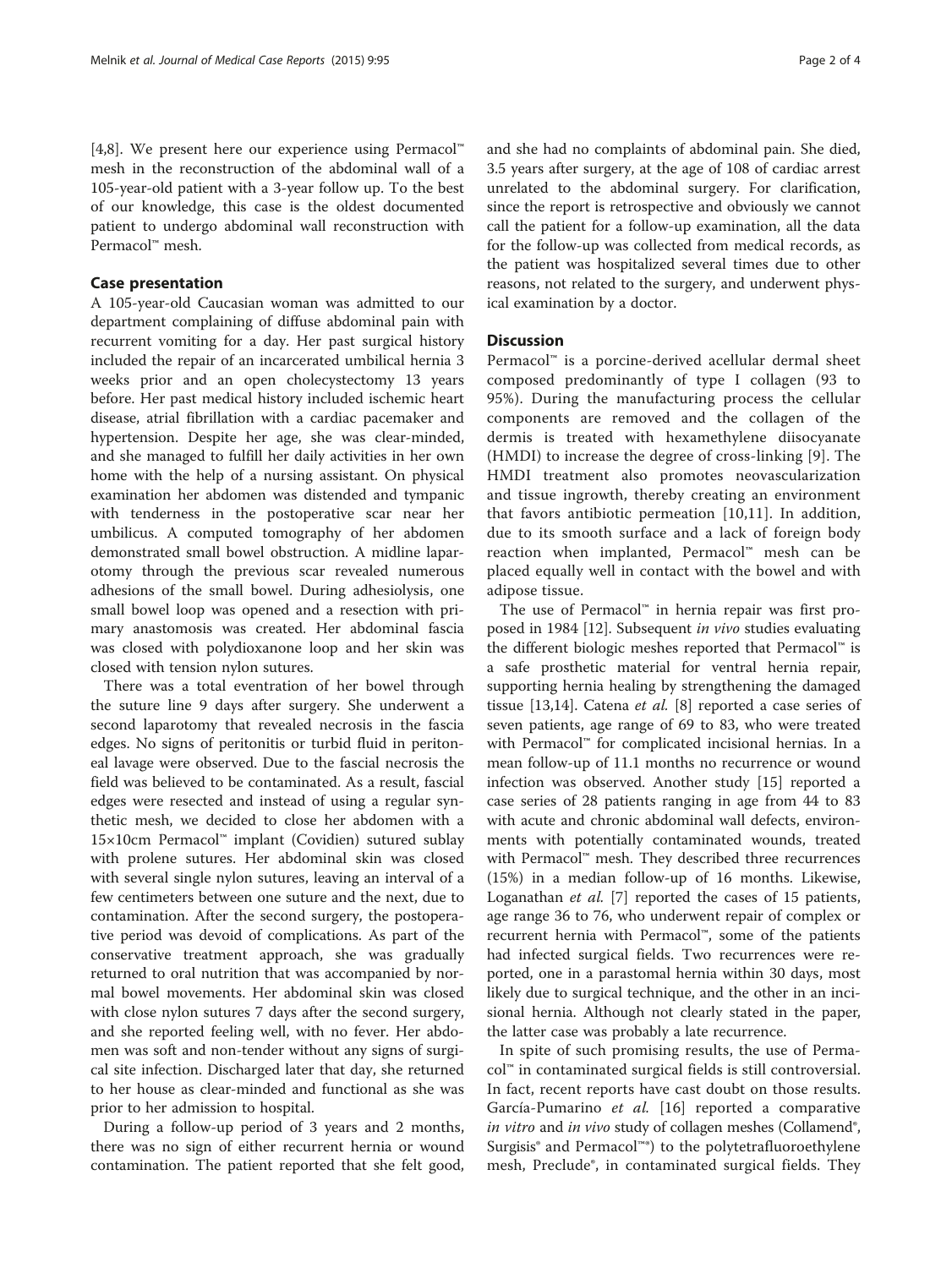<span id="page-2-0"></span>reported that the collagen bioprostheses failed to show any bacterial adhesion or bacterial clearance benefits. In addition, Rosen et al. [17] reported a large study of 128 patients, mean age 58.2±13.5 years, evaluating the longterm results after repairing contaminated abdominal wall defects with biologic meshes. Although the biologic meshes that were tested (Strattice™, AlloDerm®, Biodesign, XenMatrix™ and BioA) did not include Permacol™, and in our case the use of Permacol™ with a follow up of approximately 3 years revealed no signs of hernia recurrence, this finding still raises the question of the longterm efficacy of Permacol™. For clarification, recently studies report favorable outcomes with synthetic mesh in a contaminated ventral hernia [[18\]](#page-3-0). However, their usage in a contaminated field is not yet a standard of care, and due to this controversial issue the use of a biological mesh is still a reasonable and effective technique.

While the general issue of abdominal wall repair in the presence of contamination is controversial, it becomes even more complicated for geriatric patients, who often have multiple comorbidities. This situation precludes the use of a two-stage surgical procedure with geriatric patients, in whom the potential increase in operative risk is unacceptable. Moreover, the high rates of pulmonary diseases in these patients rule out the use of a direct suture, which will increase intraabdominal pressure, thereby influencing respiratory dynamics [\[19](#page-3-0)].

Based on the literature reviewed here, we decided in our case of a 105-year-old patient with bowel eventration to repair her abdominal wall defect with Permacol™ mesh. Over the course of a follow-up period of 3 years and 2 months, we did not observe any sign of recurrent hernia or long-term infectious complications. In addition to the surgical technique of using a biological mesh, we must mention that it was a combination of better perioperative care and preoperative preparation (especially in a geriatric patient) that were the basis of the successful treatment.

#### Conclusions

The repair of a contaminated abdominal wall defect in a geriatric patient is a challenge for the surgeon. Due to their high cost and the fear of postoperative complications, many surgeons decide not to use a biological mesh in a geriatric patient. We present the case of the oldest, to the best of our knowledge, patient (105-years old) to have successfully undergone a single-stage repair using a Permacol™ implant. We suggest that Permacol™ mesh can be considered an efficient alternative to primary closure or synthetic mesh in geriatric patients with contaminated abdominal wall defects.

### Consent

Written informed consent was obtained from the patient's next-of-kin for publication of this case report and any accompanying images. A copy of the written consent is available for review by the Editor-in-Chief of this journal.

#### Competing interests

The authors declare that they have no competing interests.

#### Authors' contributions

IM wrote the paper, DG helped to draft the manuscript; BY reviewed the manuscript. All authors read and approved the final manuscript

#### Received: 29 July 2014 Accepted: 6 March 2015 Published online: 29 April 2015

#### References

- 1. Luijendijk RW, Hop WC, van den Tol MP, de Lange DC, Braaksma MM, IJzermans JN, et al. A comparison of suture repair with mesh repair for incisional hernia. New Engl J Med. 2000;343(6):392–8.
- 2. Helton WS, Fisichella PM, Berger R, Horgan S, Espat NJ, Abcarian H. Short-term outcomes with small intestinal submucosa for ventral abdominal hernia. Arch Surg. 2005;140(6):549–60. doi:10.1001/archsurg.140.6.549.
- 3. Liyanage S, Purohit G, Frye J, Giordano P. Anterior abdominal wall reconstruction with a Permacol implant. J Plast Reconstr Aesthetic Surg. 2006;59(5):553–5.
- 4. Parker DM, Armstrong PJ, Frizzi JD, North Jr JH. Porcine dermal collagen (Permacol) for abdominal wall reconstruction. Curr Surg. 2006;63(4):255–8.
- 5. Fabian TC, Croce MA, Pritchard FE, Minard G, Hickerson WL, Howell RL, et al. Planned ventral hernia. Staged management for acute abdominal wall defects. Ann Surg. 1994;219(6):643–50. pp. 651–3.
- 6. Jernigan TW, Fabian TC, Croce MA, Moore N, Pritchard FE, Minard G, et al. Staged management of giant abdominal wall defects: acute and long-term results. Ann Surg. 2003;238(3):349–55. pp. 355–7.
- 7. Loganathan A, Ainslie WG, Wedgwood KR. Initial evaluation of Permacol bioprosthesis for the repair of complex incisional and parastomal hernias. Surgeon. 2010;8(4):202–5. doi:10.1016/j.surge.2009.11.002.
- 8. Catena F, Ansaloni L, Gazzotti F, Gagliardi S, Di Saverio S, D'Alessandro L, et al. Use of porcine dermal collagen graft (Permacol) for hernia repair in contaminated fields. Hernia. 2007;11(1):57–60.
- 9. Smart NJ, Marshall M, Daniels IR. Biological meshes: a review of their use in abdominal wall hernia repairs. Surgeon. 2012;10(3):159–71.
- 10. Zheng F, Lin Y, Verbeken E, Claerhout F, Fastrez M, De Ridder D, et al. Host response after reconstruction of abdominal wall defects with porcine dermal collagen in a rat model. Am J Obstet Gynecol. 2004;191(6):1961–70.
- 11. Macleod TM, Williams G, Sanders R, Green CJ. Histological evaluation of Permacol as a subcutaneous implant over a 20-week period in the rat model. Br J Plast Surg. 2005;58(4):518–32.
- 12. Sarmah BD, Holl-Allen RT. Porcine dermal collagen repair of incisional herniae. Br J Surg. 1984;71(7):524–5.
- 13. de Castro Brás LE, Shurey S, Sibbons PD. Evaluation of crosslinked and non-crosslinked biologic prostheses for abdominal hernia repair. Hernia. 2012;16(1):77–89. doi:10.1007/s10029-011-0859-0.
- 14. Mulier KE, Nguyen AH, Delaney JP, Marquez S. Comparison of Permacol™ and Strattice™ for the repair of abdominal wall defects. Hernia. 2011;15(3):315–9. doi:10.1007/s10029-010-0777-6.
- 15. Hsu PW, Salgado CJ, Kent K, Finnegan M, Pello M, Simons R, et al. Evaluation of porcine dermal collagen (Permacol) used in abdominal wall reconstruction. J Plast Reconstr Aesthet Surg. 2009;62(11):1484–9. doi:10.1016/j.bjps.2008.04.060.
- 16. García-Pumarino R, Pascual G, Rodríguez M, Pérez-Köhler B, Manuel Bellón J. Do collagen meshes offer any benefits over preclude® ePTFE implants in contaminated surgical fields? A comparative in vitro and in vivo study. J Biomed Mater Res B Appl Biomater. 2014;102(2):366–75. doi:10.1002/jbm.b.33015.
- 17. Rosen MJ, Krpata DM, Ermlich B, Blatnik JA. A 5-year clinical experience with single-staged repairs of infected and contaminated abdominal wall defects